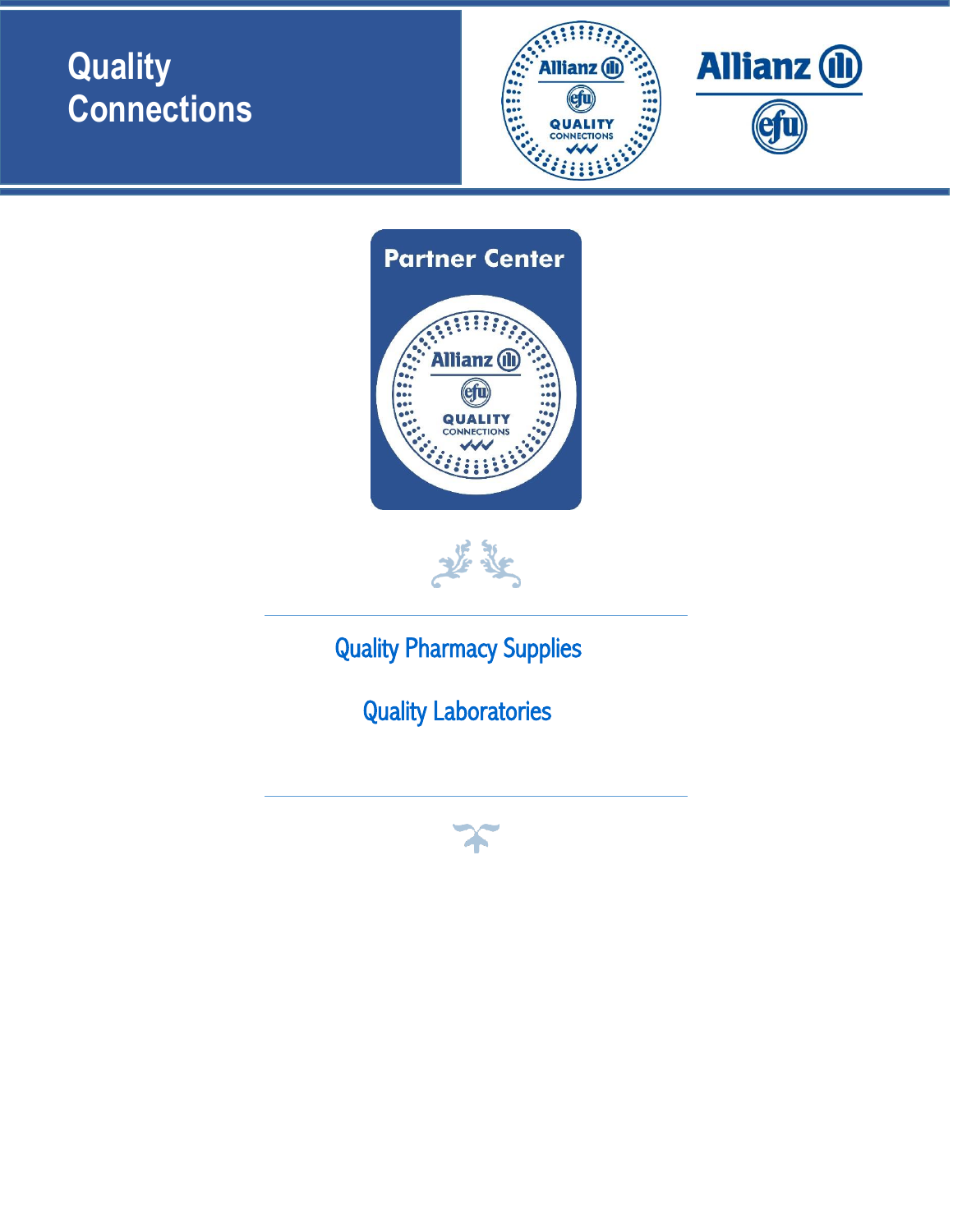

#### <span id="page-1-0"></span>Quality Pharmacy Supplies

|                                                                                                                                                                                                                                   |  | <b>Sehat Online Pharmacy</b> |  |  |
|-----------------------------------------------------------------------------------------------------------------------------------------------------------------------------------------------------------------------------------|--|------------------------------|--|--|
| <b>Reliability</b> - Genuine Medicines Guaranteed; Cold Chain Maintenance guaranteed; Storage Conditions as per WHO Regulations;<br>Properly packaged shipments to protect your medicine; Fazal Din Family Tradition (since 1948) |  |                              |  |  |
| <b>Convenience</b> - Order from anywhere in the world; Nationwide Delivery; Order Scheduling (so you do not miss a dose). Can be<br>done up to six months in advance                                                              |  |                              |  |  |
| Affordability - Discount offered upto 8%; Nominal Shipping Charges; Free shipping upon minimum order quantity                                                                                                                     |  |                              |  |  |
| <b>Apothecare Private Limited</b>                                                                                                                                                                                                 |  |                              |  |  |
| 0311-11 SEHAT (73428)<br><b>1st Floor Ganga Ram Mansion</b><br>www.sehat.com.pk<br><b>The Mall</b>                                                                                                                                |  |                              |  |  |
| Lahore, Pakistan, 54000                                                                                                                                                                                                           |  |                              |  |  |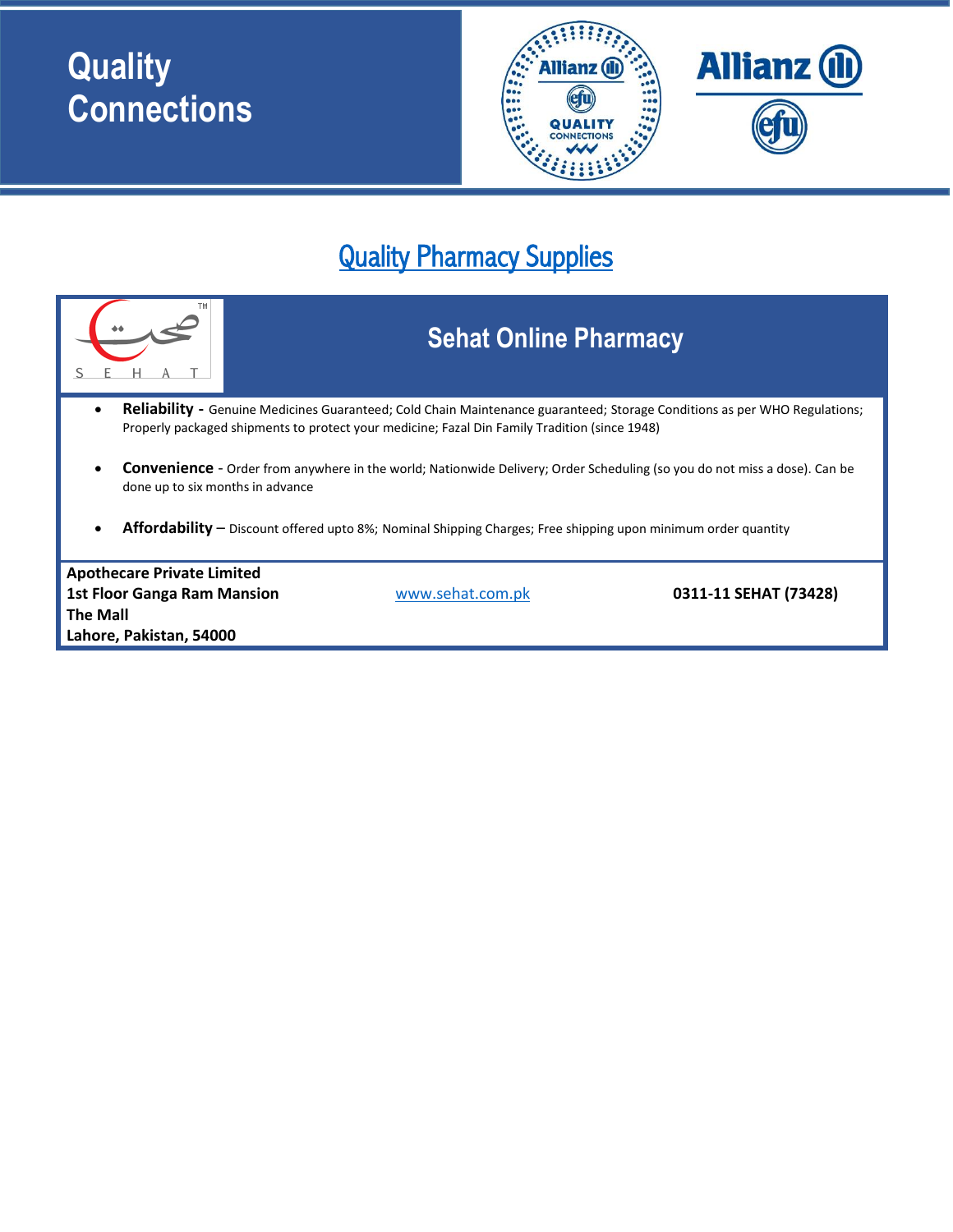

#### <span id="page-2-0"></span>Quality Laboratories

| <i>sindlab</i> *                                                                                                                                                                                                                                                                                                                                                                                                                                                                                                                                                                                                                                                                                                                                               | <b>Sindlab</b>                                                                                                                                                                                                                                                                                                                                  |                                                                                                                                                                                                                                                                                                                                                                                                                                       |  |  |
|----------------------------------------------------------------------------------------------------------------------------------------------------------------------------------------------------------------------------------------------------------------------------------------------------------------------------------------------------------------------------------------------------------------------------------------------------------------------------------------------------------------------------------------------------------------------------------------------------------------------------------------------------------------------------------------------------------------------------------------------------------------|-------------------------------------------------------------------------------------------------------------------------------------------------------------------------------------------------------------------------------------------------------------------------------------------------------------------------------------------------|---------------------------------------------------------------------------------------------------------------------------------------------------------------------------------------------------------------------------------------------------------------------------------------------------------------------------------------------------------------------------------------------------------------------------------------|--|--|
| Sindlab is a leading provider of Quality Laboratory Services, operating since 1978 and having functional 15<br>branches across Karachi.<br>30% discount<br><b>Established Quality Management System -</b><br>$\bullet$<br>on laboratory<br>Accurate, timely, reliable reports<br>٠<br>tests<br>Periodic training of staff<br>$\blacksquare$<br>Safe disposal of hazardous wastes<br>$\blacksquare$<br>20% discount<br><b>Quality Control Systems -</b><br><b>Internal Quality Control Systems</b><br>on radiological<br><b>External Quality Control Certifications</b><br><b>services</b><br>RIQAS, UK<br><b>BIO RAD</b><br>The largest global EQA scheme in the world<br><b>BIORAD</b><br>NECAPP<br>National External Quality Assurance Program Pakistan<br>٠ |                                                                                                                                                                                                                                                                                                                                                 |                                                                                                                                                                                                                                                                                                                                                                                                                                       |  |  |
| <b>ISO Certified -</b><br>ISO 90012008<br>QUALITY<br>ISO 9001:2008<br>٠                                                                                                                                                                                                                                                                                                                                                                                                                                                                                                                                                                                                                                                                                        |                                                                                                                                                                                                                                                                                                                                                 |                                                                                                                                                                                                                                                                                                                                                                                                                                       |  |  |
| $(1)$ Main Lab<br>Z-74, DMC Society, Tariq Road<br><b>2</b> 021-34557771 - 3<br><b>Gulshan-e-Iqbal Collection Unit</b><br>SB 10/13 - C, University Road,<br><b>Adjacent Ashfaq Memorial Hospital</b><br>2 021-34965173, 34970805<br>3 Clifton Collection Unit<br>Hilal-e-Ahmer House, Clifton<br>2 021-35373662<br>(4) Advance Radiology Clinic - ARC<br><b>Collection Unit</b><br><b>ARC Building, Behind Taj (Hamdard)</b><br>Medical Complex, M.A. Jinnah Road<br>2 021-32786499, 32783535-6                                                                                                                                                                                                                                                                | (5) DHA Clinics Collection Unit<br>10th Street, Khayaban-e-Rahat, DHA,<br>Phase 7.<br>■ 021-35345199<br>(6) Gulshan-e-Hadeed Collection<br>Unit<br><b>Main Road Phase 2</b><br>■ 021-35345199<br>(7) Pakistan Steel Hospital<br><b>Collection Unit</b><br>Pakistan Steel Hospital, Bin Qasim<br>Town<br>2 021-34718589-90<br>www.sindlab.com.pk | <b>8</b> Korangi Creek General Hospital<br><b>Collection Unit</b><br><b>Creek General Hospital, Korangi</b><br>Creek, Ibrahim Haidery Road Near<br>Nasir Jump<br>☎ 021-34718589-90<br>(9) Cooper Consultant Clinic<br><b>Collection Unit</b><br>Behind Arizona Grill, Kehkashan<br><b>Block 4, Clifton</b><br>2 021-3537 0671<br>10 Malir Collection Unit<br>Plot-351/3/B MPL# G VIII-D-99<br>Deh-ThanoJappo, Malir<br>2 021-34501199 |  |  |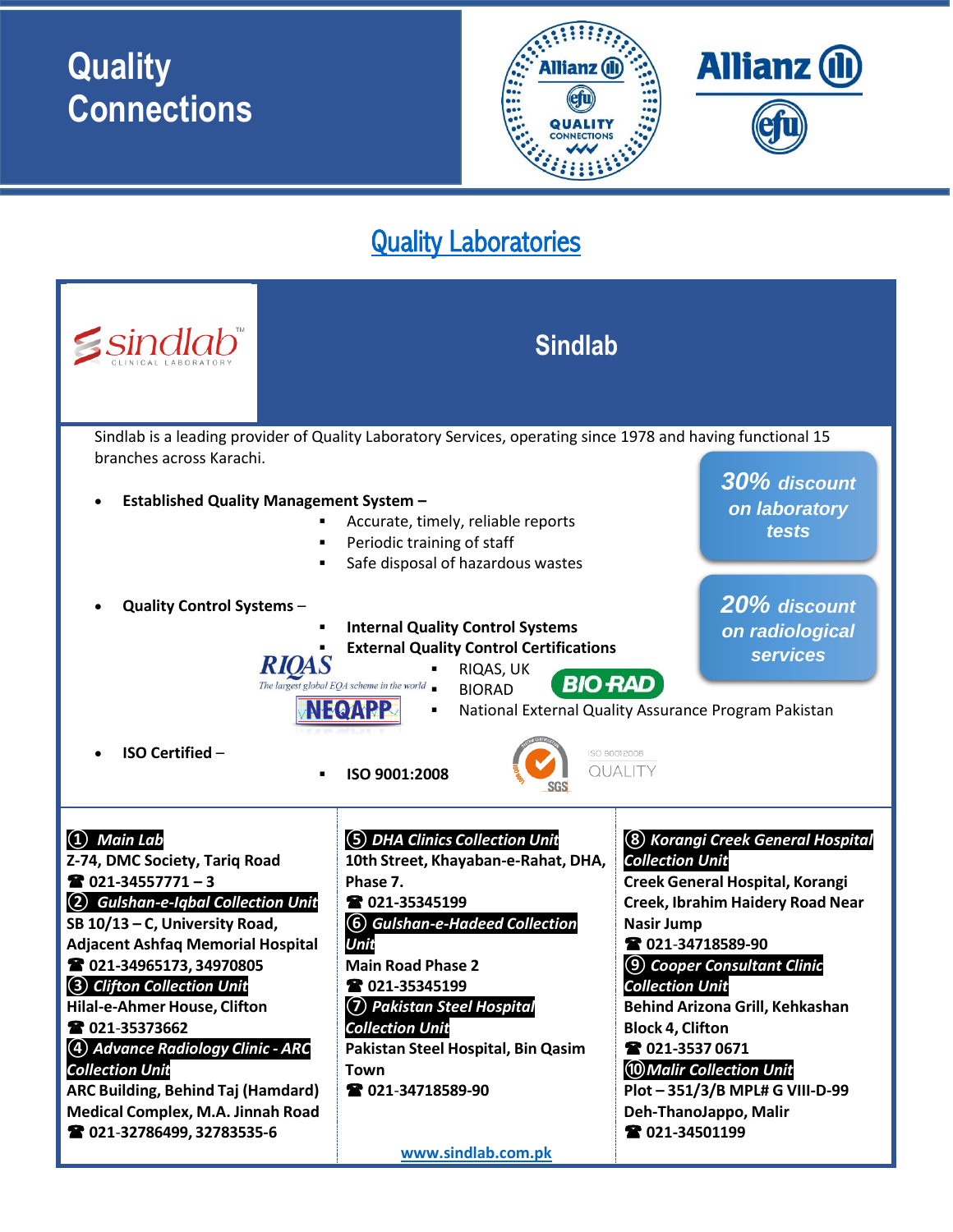



étu